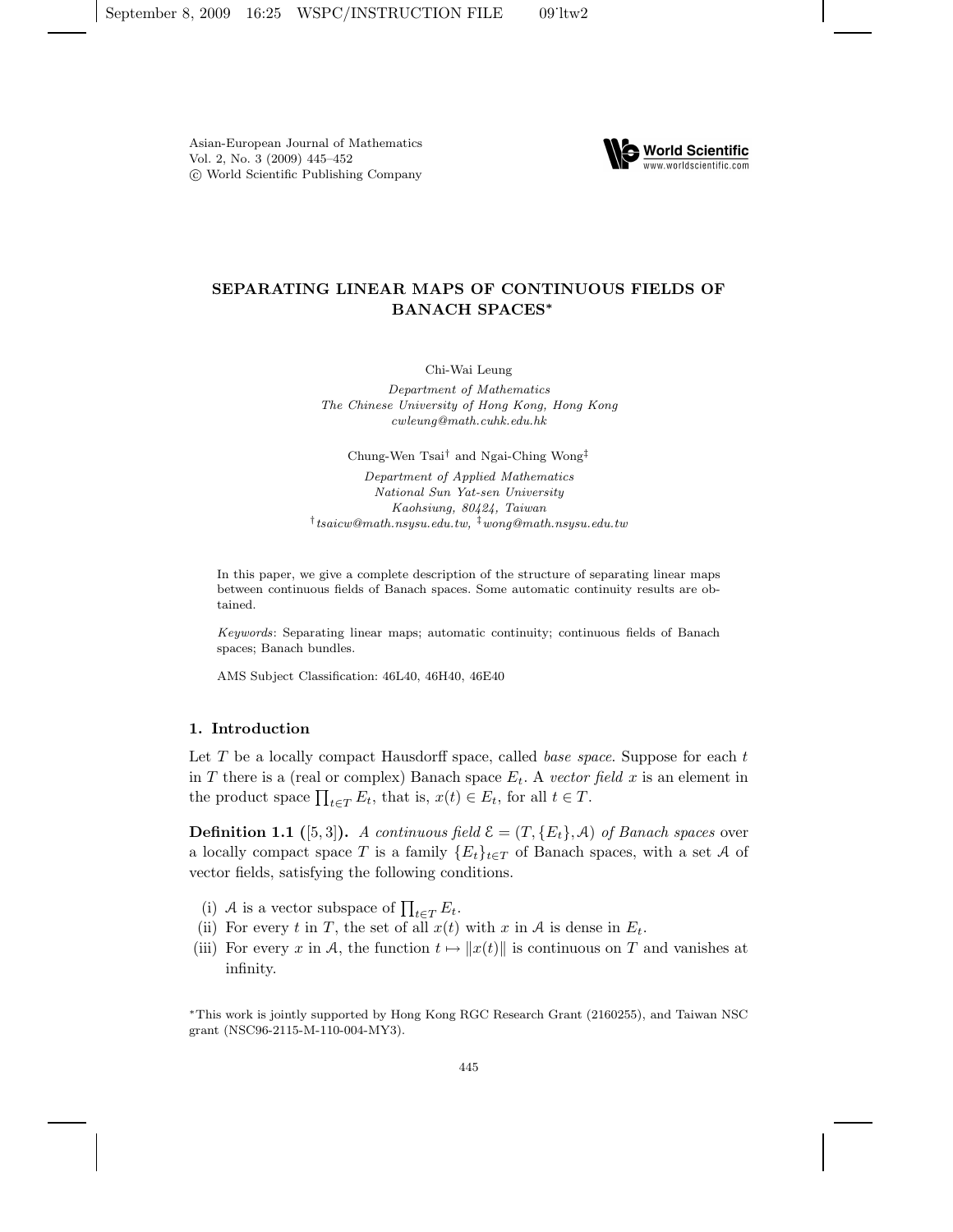- 446 C.-W. Leung, C.-W. Tsai & N.-C. Wong
- (iv) Let x be a vector field. Suppose for every t in T and every  $\epsilon > 0$ , there is a neighborhood U of t and a y in A such that  $||x(s) - y(s)|| < \epsilon$  for all s in U. Then  $x \in \mathcal{A}$ .

#### Elements in A are called continuous vector fields.

When all  $E_t$  equal to a fixed Banach space E, and A consists of all continuous functions from T into E vanishing at infinity, we call  $\mathcal E$  a *constant field*. In this case, we write  $A = C_0(T, E)$ , or  $A = C(T, E)$  when T is compact, as usual.

It is not difficult to see that A becomes a Banach space under the norm  $||x|| =$  $\sup_{t\in\mathcal{T}}||x(t)||.$  If g is a bounded continuous scalar-valued function on T, and  $x\in\mathcal{A}$ , then  $t \mapsto q(t)x(t)$  defines a continuous vector field qx on T. The set of all  $x(t)$  with x in A coincides with  $E_t$  for every t in T. Moreover, for any distinct points s, t in T and any  $\alpha$  in  $E_s$  and  $\beta$  in  $E_t$ , there is a continuous vector field x such that  $x(s) = \alpha$ and  $x(t) = \beta$  (see, e.g., [5, 12]).

A map  $\theta : A \to B$  is called a *homomorphism between two continuous fields of Banach spaces*  $(X, \{E_x\}_x, \mathcal{A})$  and  $(Y, \{F_y\}, \mathcal{B})$  if there is a map  $\varphi: Y \to X$  and a linear map  $H_y: E_{\varphi(y)} \to F_y$  for each y in Y such that

$$
\theta(f)(y) = H_y(f(\varphi(y))), \quad \text{ for all } f \in \mathcal{A}, \text{ for all } y \in Y. \tag{1.1}
$$

A map  $\theta$  is said to be *separating* (or *strictly separating* as in [1]) if

$$
||f(x)|| ||g(x)|| = 0
$$
, for all  $x \in X$ , implies  $||\theta(f)(y)|| ||\theta(g)(y)|| = 0$ , for all  $y \in Y$ .

The study of when a separating linear map is a homomorphism has been the focus of much research in the past. For example, in [10], Jarosz gives a complete description of an unbounded separating linear map  $\theta : C(X) \to C(Y)$ , where X, Y are compact Hausdorff spaces, and this is extended to locally compact spaces in [7, 11]. On the other hand, Jamison and Rajagopalan [9] show that every bounded separating linear map  $\theta : C(X, E) \to C(Y, F)$  between continuous vector valued function spaces carries a standard form  $(1.1)$ . Chan  $[2]$  extends this to *bounded* separating linear maps between two function modules.

In this paper, we present a complete description of separating linear maps  $\theta$ :  $A \to B$  between continuous fields of Banach spaces  $(X, {E_x}_x]_x, A)$  and  $(Y, {F_y}_x)$ on locally compact Hausdorff base spaces. Essentially, these maps carry the standard form (1.1). In case  $\theta$  is bijective, and both  $\theta$  and  $\theta^{-1}$  are separating, we shall see that  $\varphi: Y \to X$  is a homeomorphism. Moreover,  $\theta$ , as well as the fiber linear maps  $H_y$ , is automatically bounded in many situations. Our results unify and extend those shown in [9, 10, 2, 7, 11, 1, 8].

Another example of continuous fields of Banach spaces comes from Banach bundles. (The readers are referred to  $[4, 6]$  for the definitions.) For a Banach bundle  $\xi = (p, E, T)$ , define  $\Gamma_0(\xi)$  to be the set of all continuous cross sections of  $\xi$  which vanishes at infinity. In this case, we write  $\mathcal{E} = (T, \{E_t\}, \Gamma_0(\mathcal{E}))$ . It is not difficult to see that  $\Gamma_0(\xi)$  satisfies the conditions (i), (iii), (iv) in Definition 1.1. We refer to Appendix C in  $[6]$  where it is shown that if T is locally compact, then for any point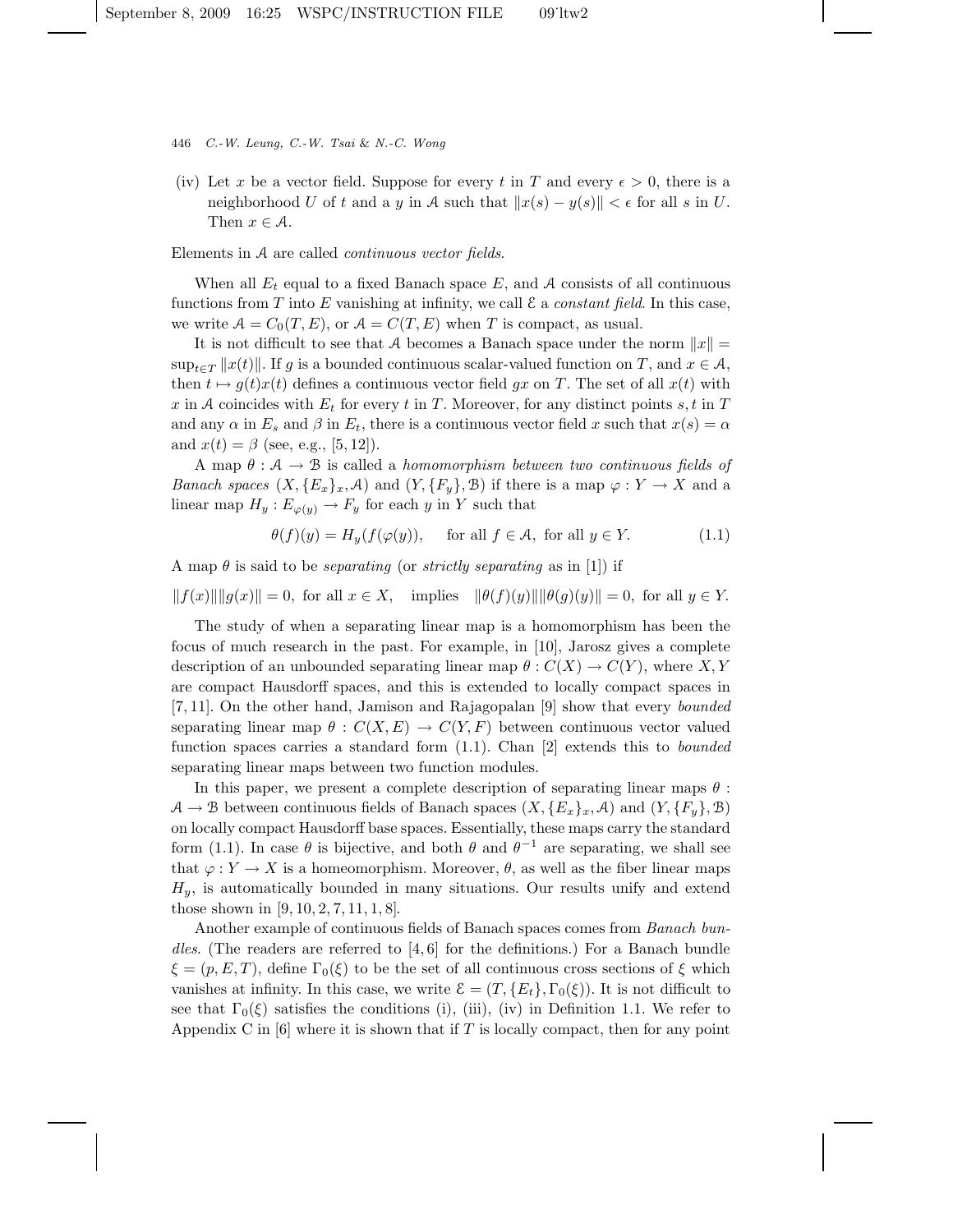x in E there is a continuous cross section f such that  $f(p(x)) = x$ . Thus, condition (ii) follows. Therefore, all results in this paper apply to Banach bundles. For further development in this line, readers are referred to [13].

#### 2. The results

For a locally compact Hausdorff space  $X$ , we write

$$
X_{\infty}=X\cup\{\infty\},
$$

for its one-point compactification. If X is already compact, then the point  $\infty$  at infinity is an isolated point in  $X_{\infty}$ . Moreover, we identify

$$
C_0(X) = \{ f \in C(X_{\infty}) : f(\infty) = 0 \},\
$$

and other similar spaces for those of continuous functions on X vanishing at infinity. For a continuous field  $(X, {E_x}_x, \mathcal{A})$  of Banach spaces, set for each x in X the sets

$$
I_x = \{ f \in \mathcal{A} : f \text{ vanishes in a neighborhood in } X_\infty \text{ of } x \},
$$
  

$$
M_x = \{ f \in \mathcal{A} : f(x) = 0 \}.
$$

**Theorem 2.1.** Let  $\theta : A \rightarrow B$  be a separating linear map between continuous fields of Banach spaces  $(X, \{E_x\}, \mathcal{A}), (Y, \{F_y\}, \mathcal{B})$  over locally compact Hausdorff spaces  $X, Y$ , respectively. Set

$$
Y_0 = \bigcap \{ \ker \theta(f) : f \in \mathcal{A} \}.
$$

Then,  $\infty \in Y_0$  is compact and there is a continuous map  $\varphi: Y \setminus Y_0 \to X_\infty$  such that

$$
\theta(I_{\varphi(y)}) \subseteq I_y, \quad \text{ for all } y \in Y \setminus Y_0.
$$

Set

$$
Y_1 = \{ y \in Y \setminus Y_0 : \theta(M_{\varphi(y)}) \subseteq M_y \},
$$
  

$$
Y_2 = \{ y \in Y \setminus Y_0 : \theta(M_{\varphi(y)}) \nsubseteq M_y \}.
$$

Then there is a linear map  $H_y: E_{\varphi(y)} \to F_y$  for each y in  $Y_1$  such that

$$
\theta(f)(y) = H_y(f(\varphi(y))), \quad \text{for all } y \in Y_1.
$$

The exceptional set  $Y_2$  is open in  $Y_{\infty}$ , and  $\varphi(Y_2)$  consists of finitely many nonisolated points in  $X_{\infty}$ .

Moreover,  $\theta$  is bounded if and only if  $Y_2 = \emptyset$  and all  $H_y$  are bounded. In this case,

$$
\|\theta\| = \sup_{y \in Y} \|H_y\|.
$$

We divide the proof into several lemmas as in [10, 11]. Clearly,  $Y_0$  is compact and contains  $\infty$ . For each y in  $Y \setminus Y_0$ , let

$$
Z_y = \{ x \in X_\infty : \theta(I_x) \subseteq I_y \}.
$$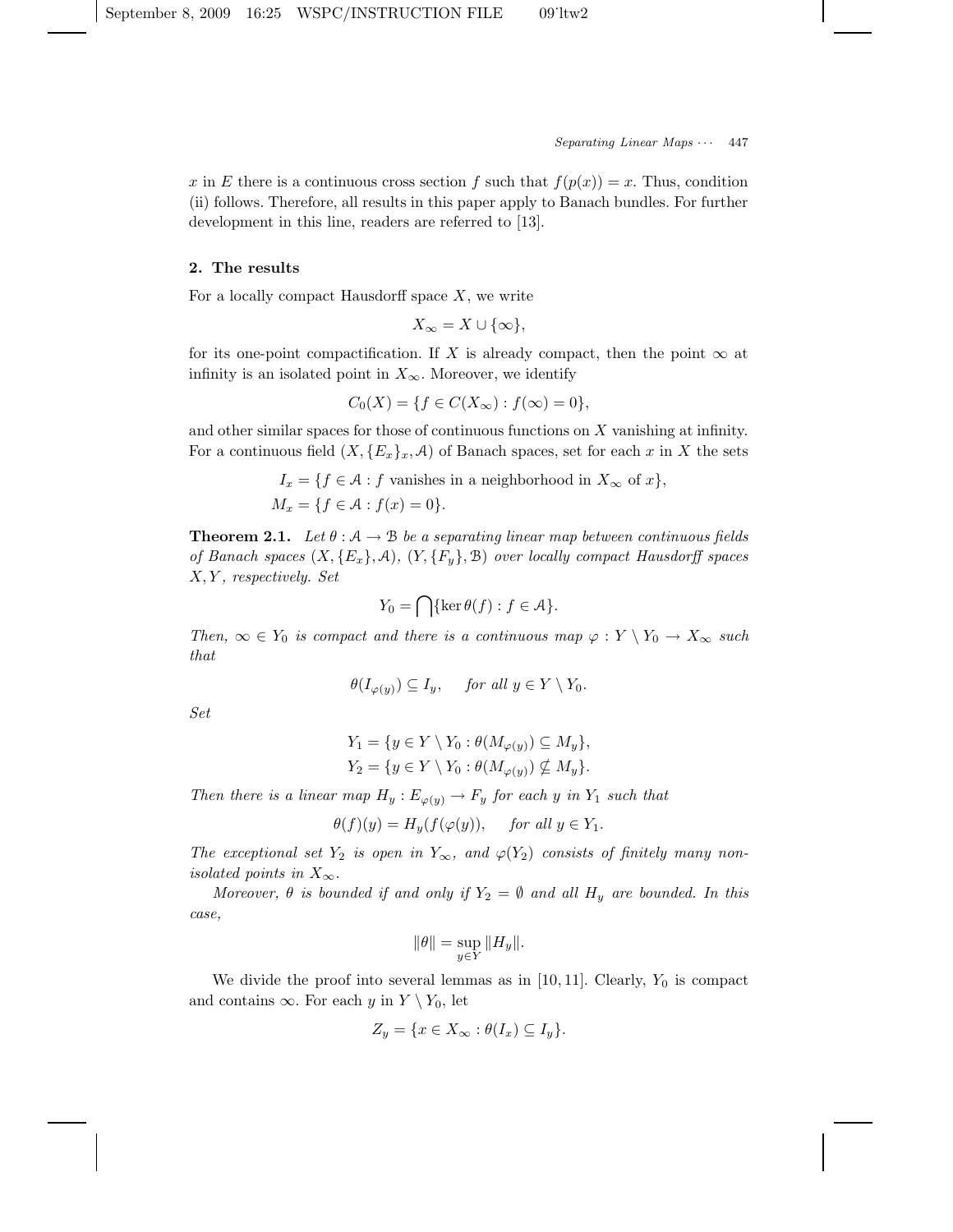448 C.-W. Leung, C.-W. Tsai & N.-C. Wong

**Lemma 2.1.**  $Z_y$  is a singleton, for all y in  $Y \setminus Y_0$ .

**Proof.** Suppose on the contrary that  $Z_y = \emptyset$  for some y in  $Y \setminus Y_0$ . Then for each x in  $X_{\infty}$  there is an  $f_x$  in  $I_x$  vanishing in a compact neighborhood  $U_x$  of x such that  $\theta(f_x) \notin I_y$ . By compactness,

$$
X_{\infty} = U_{x_0} \cup U_{x_1} \cup \cdots \cup U_{x_n}
$$

for some points  $x_0 = \infty, x_1, \ldots, x_n$  in  $X_\infty$ . Let

$$
1 = h_0 + h_1 + \dots + h_n
$$

be a continuous partition of unity such that  $h_i$  vanishes outside  $U_{x_i}$  for  $i =$  $0, 1, \ldots, n$ . For any g in A, the separating property of  $\theta$  implies that the product of the norm functions of  $\theta(h_i g)$  and  $\theta(f_{x_i})$  is always zero, and then

$$
\theta(f_{x_i}) \notin I_y \quad \text{implies} \quad \theta(h_i g)(y) = 0, \quad i = 0, 1, \dots, n.
$$

Hence,  $\theta(g)(y) = 0$  for all  $g \in \mathcal{A}$ . This gives a contradiction that  $y \in Y_0$ .

Next let  $x_1, x_2$  be distinct points in  $Z_y$ . In other words,  $\theta(I_{x_i}) \subseteq I_y$  for  $i = 1, 2$ . Choose compact neighborhoods  $V, U$  of  $x_1$  in  $X_\infty$  such that V is contained in the interior of U, and  $x_2 \notin U$ . Let  $g \in C(X_\infty)$  such that  $g = 1$  on V and  $g = 0$  outside U. Then for all f in A, the facts  $(1-g)f \in I_{x_1}$  and  $gf \in I_{x_2}$  ensure that  $\theta(f) \in I_y$ . In particular,  $y \in Y_0$ , a contradiction again.  $\Box$ 

Define a map  $\varphi:Y\setminus Y_0\to X_\infty$  by

$$
Z_y = \{\varphi(y)\}.
$$

In other words,  $\theta(I_{\varphi(y)}) \subseteq I_y$ , or

$$
f \in I_{\varphi(y)} \quad \text{implies} \quad \theta(f) \in I_y, \quad \text{ for all } y \in Y \setminus Y_0. \tag{2.1}
$$

**Lemma 2.2.**  $\varphi: Y \setminus Y_0 \to X_\infty$  is continuous.

**Proof.** Suppose  $y_{\lambda} \to y$  in  $Y \setminus Y_0$ , but  $x_{\lambda} = \varphi(y_{\lambda}) \to x \neq \varphi(y)$ . By Lemma 2.1,  $\theta(I_x) \nsubseteq I_y$ . Let  $U_x, U_{\varphi(y)}$  be disjoint compact neighborhoods of  $x, \varphi(y)$ , respectively. Let  $g \in C(X_{\infty})$  such that  $g = 1$  on  $U_x$  and  $g = 0$  on  $U_{\varphi(y)}$ . Since  $x_{\lambda} \to x$ , for all f in A,  $(1-g)f$  is eventually in  $I_{x_{\lambda}}$ . Thus,  $\theta((1-g)f) \in I_{y_{\lambda}}$  eventually. By the continuity of the norm function,  $\theta((1-g)f)(y) = 0$ . On the other hand,  $gf \in I_{\varphi(y)}$  implies  $\theta(gf) \in I_y$ . Hence,  $\theta(f)(y) = 0$  for all  $f \in A$ . This gives  $y \in Y_0$ , a contradiction.

Denote by  $\delta_y$  the evaluation map at y in Y, i.e.,

$$
\delta_y(g) = g(y) \in F_y, \quad \text{ for all } g \in \mathcal{B}.
$$

**Lemma 2.3.** Let  $\{y_n\}$  be a sequence in  $Y \setminus Y_0$  such that  $\varphi(y_n)$  are distinct points in  $X_{\infty}$ . Then

$$
\limsup \|\delta_{y_n} \circ \theta\| < +\infty.
$$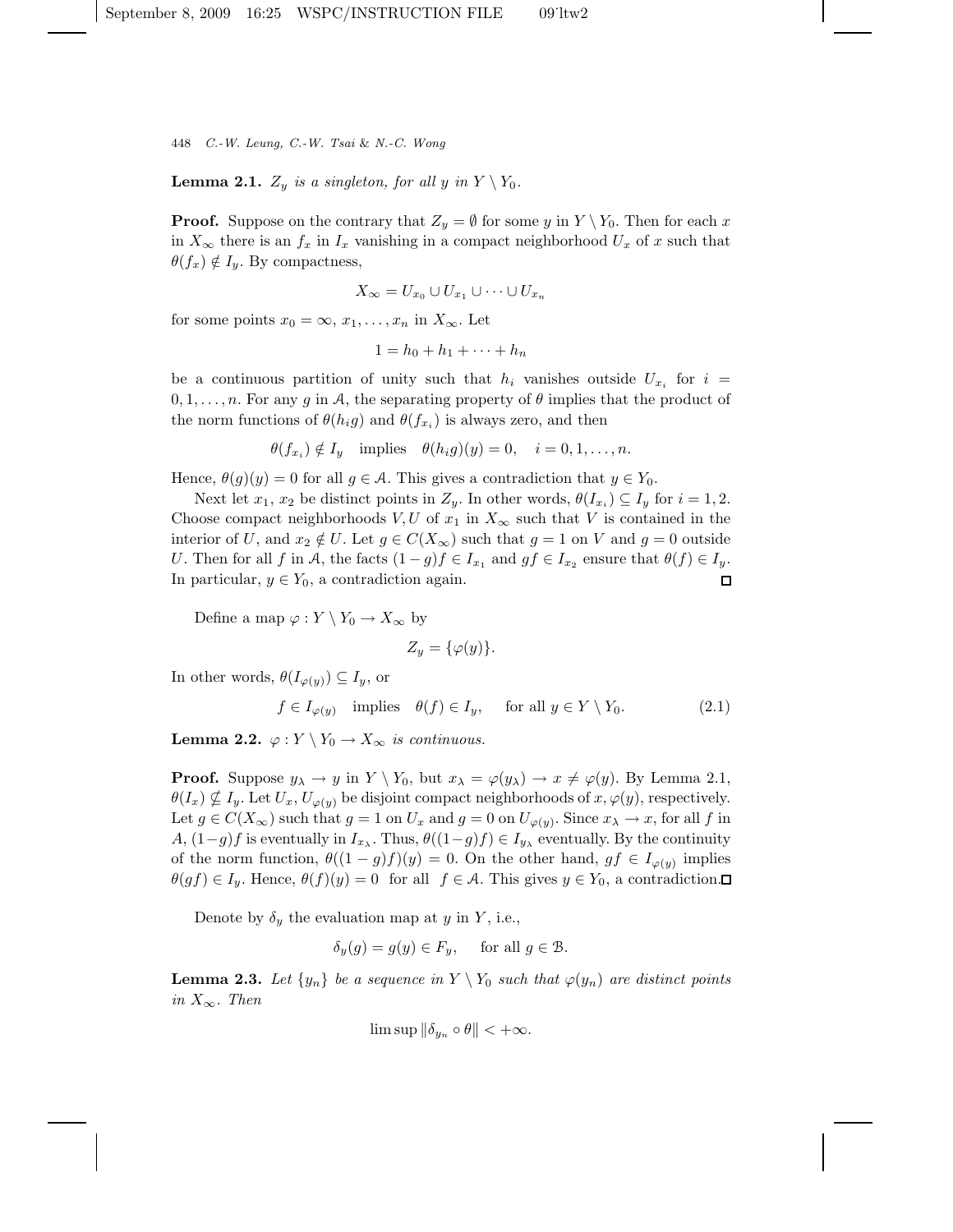Proof. Suppose not, by passing to a subsequence if necessary, we can assume the norm  $\|\delta_{y_n} \circ \theta\| > n^4$ , and there is an  $f_n$  in A such that  $||f_n|| \leq 1$  and  $||\theta(f_n)(y_n)|| >$  $n^3$ , for  $n = 1, 2, \ldots$  Let  $x_n = \varphi(y_n)$  and  $V_n, U_n$  be compact neighborhoods of  $x_n$  in  $X_{\infty}$  such that  $V_n$  is contained in the interior of  $U_n$ , and  $U_n \cap U_m = \emptyset$ , for distinct  $n, m = 1, 2, \ldots$  Let  $g_n \in C(X_\infty)$  such that  $g_n = 1$  on  $V_n$  and  $g_n = 0$  outside  $U_n$  for  $n = 1, 2, \ldots$  Observe

$$
\theta(f_n)(y_n) = \theta(g_nf_n)(y_n) + \theta((1-g_n)f_n)(y_n)
$$
  
=  $\theta(g_nf_n)(y_n)$ , as  $(1-g_n)f_n \in I_{x_n}$ .

So we can assume  $f_n$  is supported in  $U_n$ , for  $n = 1, 2, \ldots$  Let

$$
f = \sum_{n=1}^{\infty} \frac{1}{n^2} f_n \in \mathcal{A}.
$$

Since  $n^2f - f_n \in I_{x_n}$ , we have  $n^2\theta(f)(y_n) = \theta(f_n)(y_n)$  by (2.1), and thus  $\|\theta(f)(y_n)\| > n$ , for  $n = 1, 2, \ldots$  As  $\theta(f)$  in B has a bounded norm, we arrive at a contradiction.  $\square$ 

Set

$$
Y_1 = \{ y \in Y \setminus Y_0 : \theta(M_{\varphi(y)}) \subseteq M_y \},
$$
  

$$
Y_2 = \{ y \in Y \setminus Y_0 : \theta(M_{\varphi(y)}) \nsubseteq M_y \}.
$$

**Lemma 2.4.**  $\varphi(Y_2)$  is a finite set consisting of non-isolated points in  $X_{\infty}$ .

**Proof.** Let  $x = \varphi(y)$  with y in  $Y_2$ . Then by (2.1) we have

 $\theta(I_x) \subseteq I_y$  but  $\theta(M_x) \nsubseteq M_y$ .

Since, by Uryshons Lemma,  $I_x$  is dense in  $M_x$ , this implies the linear operator  $\delta_y \circ \theta$ is unbounded. By Lemma 2.3, we can only have finitely many of such x's. So  $\varphi(Y_2)$ is a finite set. Moreover, if x is an isolated point in  $X_{\infty}$  then  $I_x = M_x$ , and thus  $x \notin \varphi(Y_2)$ .  $\Box$ 

**Proof.** [Proof of Theorem 2.1] Let  $y \in Y_1$ , we have  $\theta(M_{\varphi(y)}) \subseteq M_y$ . Hence, there is a linear operator  $H_y: E_{\varphi(y)} \to F_y$  such that

$$
\theta(f)(y) = H_y(f(\varphi(y))), \quad \text{for all } f \in \mathcal{A}.
$$
 (2.2)

Next we want to see that  $Y_2$  is open, or equivalently,  $Y_0 \cup Y_1$  is closed in  $Y_\infty$ . Let  $y_{\lambda} \to y$  with  $y_{\lambda}$  in  $Y_0 \cup Y_1$ . We want to show that  $y \in Y_0 \cup Y_1$ . Since  $Y_0$  is compact, we might assume  $y_{\lambda} \in Y_1$  for all  $\lambda$ .

In case there is any subnet of  $\{\varphi(y_\lambda)\}\)$  consisting of only finitely many points, we can assume  $\varphi(y_\lambda) = \varphi(y)$  for all  $\lambda$ . Then for all f in A,  $f(\varphi(y)) = 0$  implies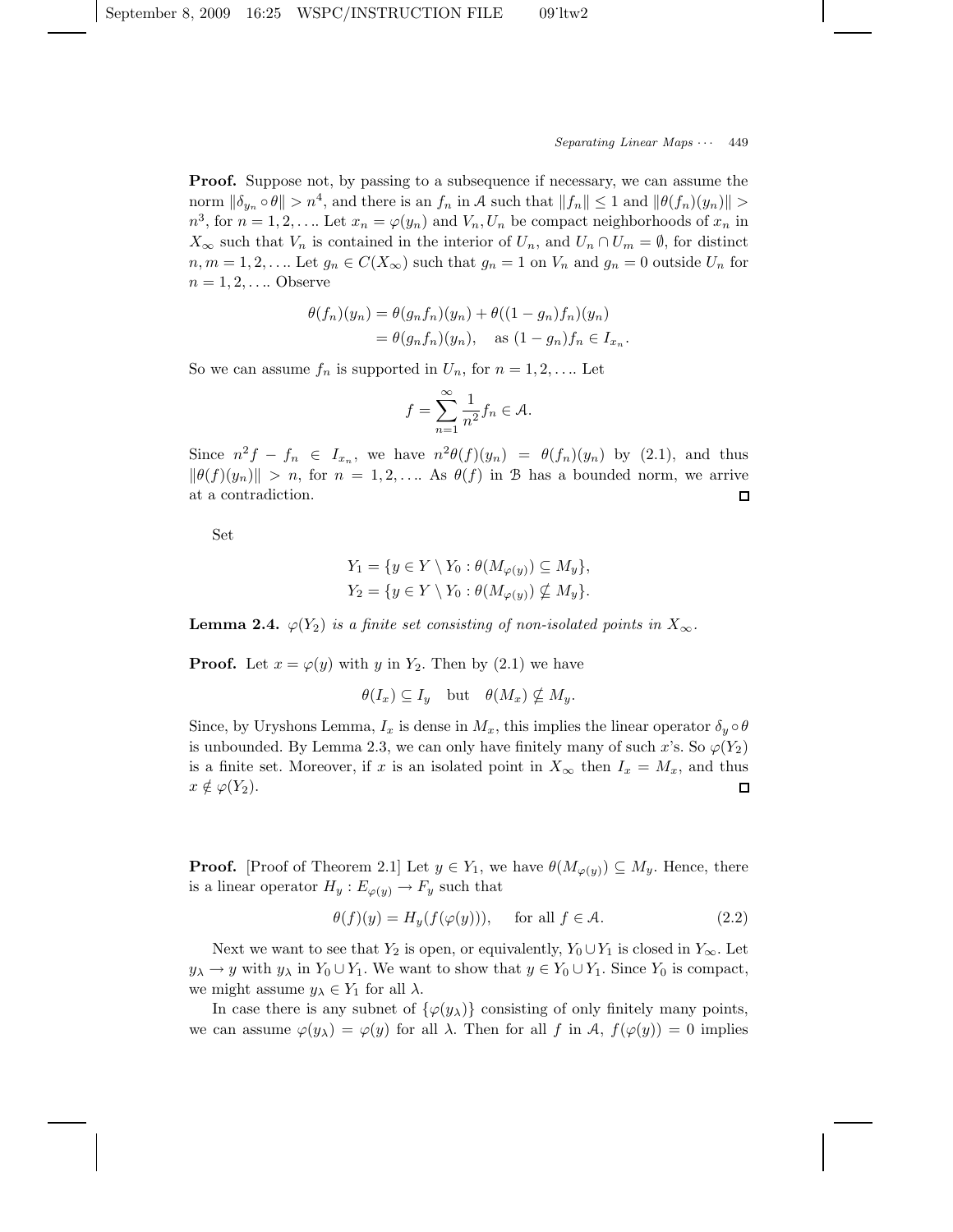450 C.-W. Leung, C.-W. Tsai & N.-C. Wong

 $f(\varphi(y_\lambda)) = 0$ , and thus  $\theta(f)(y_\lambda) = 0$  for all  $\lambda$  by (2.2). By continuity,  $\theta(f)(y) = 0$ . Consequently,  $\theta(M_{\varphi(y)}) \subseteq M_y$ , and thus  $y \in Y_0 \cup Y_1$ .

In the other case, every subnet of  $\{\varphi(y_\lambda)\}\$  contains infinitely many points. Lemma 2.3 asserts that  $M = \limsup ||H_{y_{\lambda}}|| < +\infty$ . This gives

$$
\|\theta(f)(y)\| = \lim \|\theta(f)(y_\lambda)\| = \lim \|H_{y_\lambda}(f(\varphi(y_\lambda)))\| \le M \|f(\varphi(y))\|.
$$

Thus, if  $f(\varphi(y)) = 0$  we have  $\theta(f)(y) = 0$ . Consequently,  $y \in Y_0 \cup Y_1$ .

Observe that the boundedness of  $\theta$  implies  $Y_2 = \emptyset$ . Moreover,

$$
\|\theta\| = \sup\{\|\theta(f)\| : f \in \mathcal{A} \text{ with } \|f\| = 1\}
$$
  
=  $\sup\{\|H_y(f(\varphi(y)))\| : f \in \mathcal{A} \text{ with } \|f\| = 1, y \in Y_1\}$   
 $\leq \sup\{\|H_y\| : y \in Y_1\}.$ 

The reverse inequality is plain.

Finally, we suppose  $Y_2 = \emptyset$  and all  $H_y$  are bounded. We claim that sup  $||H_y||$  <  $+\infty$ . Otherwise, there is a sequence  $\{y_n\}$  in  $Y_1$  such that  $\lim_{n\to\infty}||H_{y_n}|| = +\infty$ . By Lemma 2.3, we can assume all  $\varphi(y_n) = x$  in X. Let  $e \in E_x$  and  $f \in \mathcal{A}$  such that  $f(x) = e$ . Then

$$
||H_{y_n}(e)|| = ||\theta(f)(y_n)|| \le ||\theta(f)||, \quad n = 1, 2, ....
$$

It follows from the uniform boundedness principle that  $\sup \|H_{y_n}\| < +\infty$ , a contradiction. It is now obvious that  $\theta$  is bounded. □

The following extends the results for constant fields shown in [1, 8].

**Theorem 2.2.** Let  $(X, \{E_x\}, \mathcal{A}), (Y, \{F_y\}, \mathcal{B})$  be continuous fields of Banach spaces over locally compact Hausdorff spaces X, Y, respectively. Let  $\theta : A \rightarrow B$  be a bijective linear map such that both  $\theta$  and its inverse  $\theta^{-1}$  are separating. Then there is a homeomorphism  $\varphi$  from Y onto X, and a bijective linear operator  $H_y: E_{\varphi(y)} \to F_y$ for each y in Y such that

$$
\theta(f)(y) = H_y(f(\varphi(y))), \quad \text{ for all } f \in \mathcal{A}, \text{ for all } y \in Y.
$$

Moreover, at most finitely many  $H_y$  are unbounded, and this can happen only when y is an isolated point in Y. In particular, if  $X$  (or Y) contains no isolated point then  $\theta$  is automatically bounded.

**Proof.** Since  $\theta$  is onto, we have  $Y_0 = {\infty}$ . Because both  $\theta, \theta^{-1}$  are separating, there are continuous maps  $\varphi: Y \to X_\infty$  and  $\psi: X \to Y_\infty$  such that

$$
\theta(I_{\varphi(y)}) \subseteq I_y
$$
 and  $\theta^{-1}(I_{\psi(x)}) \subseteq I_x$ , for all  $x \in X, y \in Y$ .

In case  $\psi(x) \neq \infty$ , this gives

$$
\theta(I_{\varphi(\psi(x))}) \subseteq I_{\psi(x)} \subseteq \theta(I_x),
$$

or

$$
I_{\varphi(\psi(x))} \subseteq I_x.
$$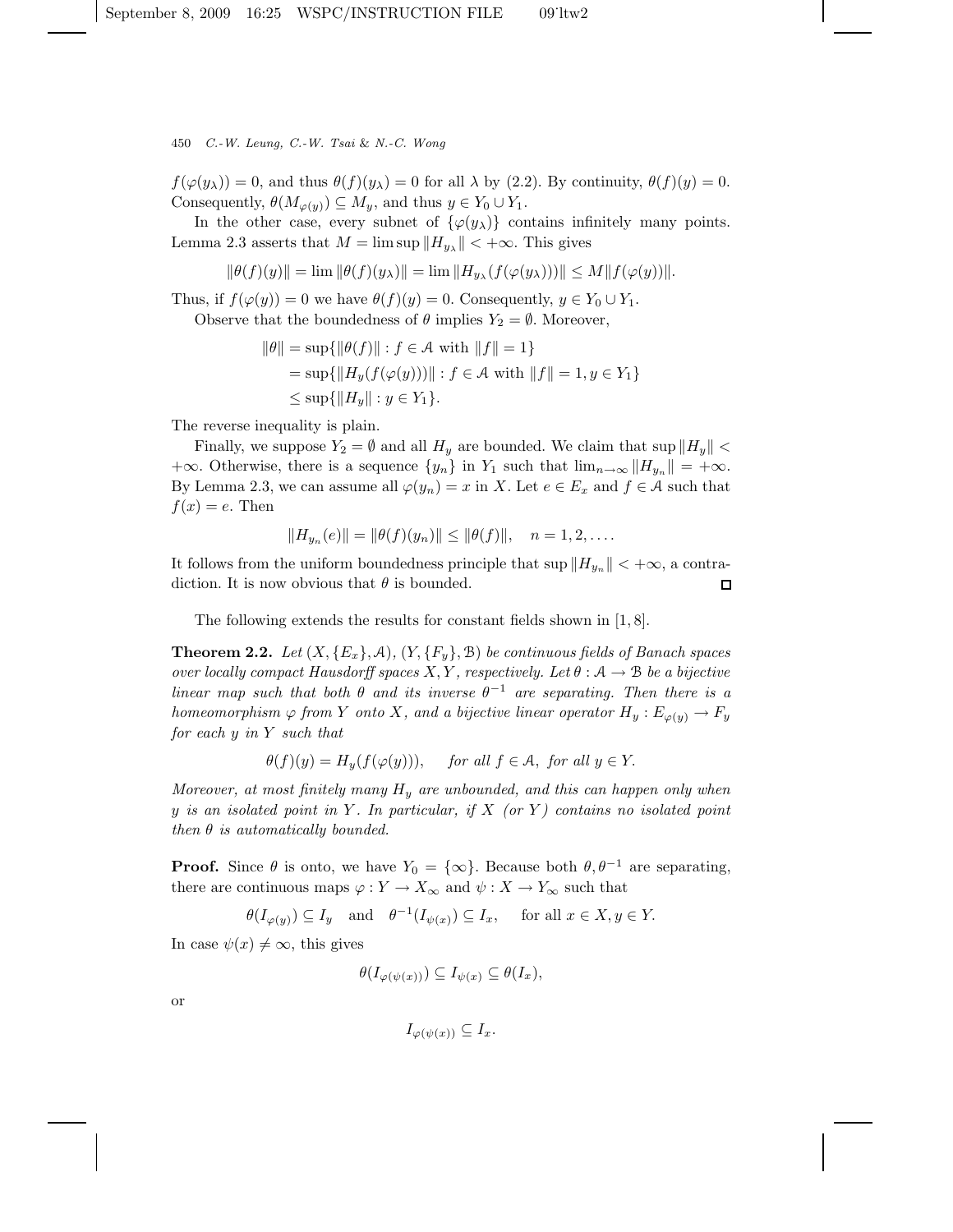It follows  $\varphi(\psi(x)) = x$  for all x in X with  $\psi(x) \neq \infty$ . Similarly, we will have  $\psi(\varphi(y)) = y$  for all y in Y with  $\varphi(y) \neq \infty$ . Set  $X_3 = X \setminus \psi^{-1}(\infty)$  and  $Y_3 =$  $Y \setminus \varphi^{-1}(\infty)$ . It is then easy to see that  $\varphi = \psi^{-1}$  induces a homeomorphism from  $Y_3$  onto  $X_3$ . By the bijectivity of  $\theta$ , the open sets  $X_3$  and  $Y_3$  contain  $X_1$  and  $Y_1$ , respectively.

Next, we want to see that  $Y_2 = \emptyset$  and  $Y_1 = Y_3 = Y$ . Indeed, by Theorem 2.1,  $Y_2 \cap Y_3$  is open, and a finite set (as  $\varphi(Y_2)$  is). Hence  $Y_2 \cap Y_3$  consists of isolated points in Y, and so does  $\varphi(Y_2 \cap Y_3)$ . It then follows from Lemma 2.4 that  $Y_2 \cap Y_3$  is empty. Consequently,  $Y_1 = Y_3$  and  $\varphi(Y_2) \subseteq {\infty}$ . Similarly,  $X_1 = X_3$  and  $\psi(X_2) \subseteq {\infty}$ . It follows from (2.1) and the injectivity of  $\theta$  that  $\varphi(Y)$ , and thus  $\varphi(Y_1) = X_1$ , is dense in X. As  $X_1$  is closed in X, we see that  $X = X_1$  and thus  $X_2 = \emptyset$ . Correspondingly,  $Y = Y_1$  and  $Y_2 = \emptyset$ . It turns out that  $\varphi$  is a homeomorphism from Y onto X with inverse  $\psi$ .

Now  $Y = Y_1$  and  $X = X_1$  implies that both  $\theta$  and  $\theta^{-1}$  can be written as homomorphisms of continuous fields of Banach spaces:

$$
\theta(f)(y) = H_y(f(\varphi(y))), \quad \text{ for all } f \in \mathcal{A}, \text{ for all } y \in Y,
$$
  

$$
\theta^{-1}(g)(x) = T_x(g(\psi(x))), \quad \text{ for all } g \in \mathcal{B}, \text{ for all } x \in X.
$$

It is easy to see that the linear map  $H_y: E_{\varphi(y)} \mapsto F_y$  has an inverse  $T_{\varphi(y)}$  for every  $y$  in  $Y$ , and thus it is bijective.

By Lemma 2.3, at most finitely many  $H_y$  are unbounded. Let y be a non-isolated point in Y. We will show that the linear map  $H_y$  is bounded. Suppose not, then for each  $n = 1, 2, \ldots$  there is an  $f_n$  in A of norm one such that  $\|\theta(f_n)(y)\|$  =  $||H_y(f_n(\varphi(y)))|| > n^4$ . By the continuity of the norm of  $\theta(f_n)$ , there are all distinct points  $y_n$  of Y in a neighborhood of y such that  $\|\theta(f_n)(y_n)\| > n^3$ . Let  $x_n = \varphi(y_n)$ in X for  $n = 1, 2, \ldots$  Since  $\varphi$  is a homeomorphism, we can also assume that all  $x_n$  are distinct with disjoint compact neighbourhoods  $U_n$ . By multiplying with a norm one continuous scalar function, we can assume each  $f_n$  is supported in  $U_n$ . Let  $f = \sum_n \frac{1}{n^2} f_n$  in A. Since  $n^2 f - f_n \in I_{x_n}$ , we have  $n^2 \theta(f)(y_n) = \theta(f_n)(y_n)$  and thus  $\|\theta(f)(y_n)\| > n$  for  $n = 1, 2, \ldots$  This contradiction tells us that  $H_y$  is bounded for all non-isolated  $y$  in  $Y_1$ .

The last assertion follows from Theorem 2.1, and we have  $\|\theta\| = \sup \|H_y\|$  $< +\infty$ . □

# Remark 2.1.

- (1) Unlike the scalar case, if any fiber  $E_x$  of the continuous field of Banach spaces  $(X, {E_x}, \mathcal{A})$  is of infinite dimension, some  $H_y$  can be unbounded in Theorem 2.2. This happens even for the constant fields based on compact spaces. See Example 2.4 in [8].
- (2) There is a counterexample in  $(8)$ , Example 3.1) of a continuous bijective separating linear map between constant fields based on nonhomeomorphic compact